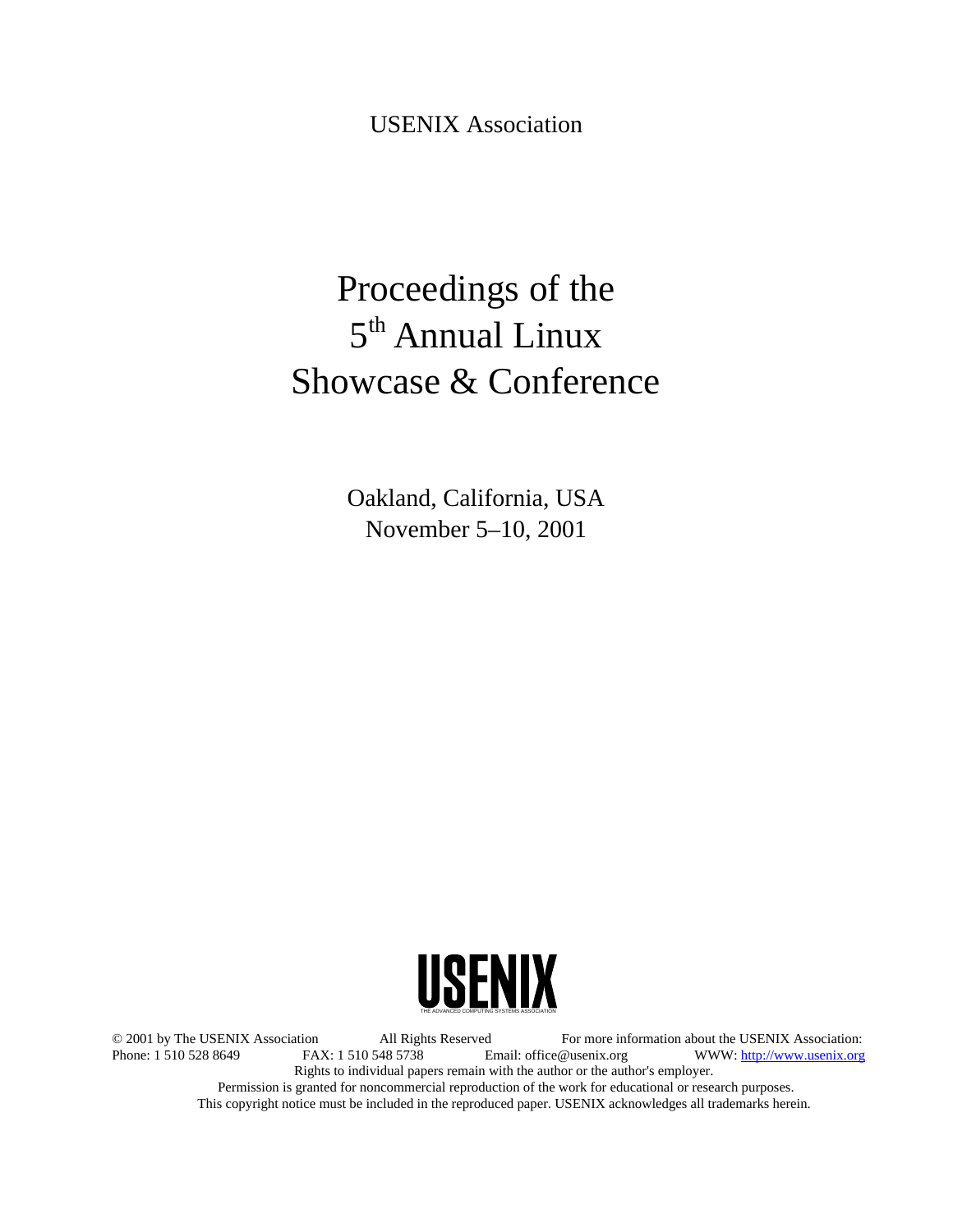# **A Study in Malloc: A Case of Excessive Minor Faults**

Phillip Ezolt *Compaq Computer Corporation*

#### **Abstract**

GNU libc's default setting for malloc can cause a significant performance penalty for applications that use it extensively, such as Compaq's high performance extended math library, CXML. The default malloc tuning can cause a significant number of minor page faults, and result in application performance of only half of the true potential. This paper describes how to remove the performance penalty using environmental variables and the method used to discover the cause of the malloc performance penalty.

## **1. Why?**

When a performance problem is discovered the first question asked is usually "How can it be fixed?". Although the solution to the performance problem is valuable, the method used to diagnose and fix the problem is also valuable. An explanation can teach the inexperienced engineer the thought process of the experience engineer, and give the inexperienced engineer a method for finding and fixing future performance problems.

This paper describes how the performance problem of GNU libc's malloc was diagnosed and how a solution was discovered. The performance hunt is documented to demonstrate the methods used to find and fix a performance problem.

#### **2. What?**

A customer running a chemistry benchmark on an Alpha system reported a radically different application run time between Tru64 UNIX and Linux/Alpha on the same hardware. Since the hardware of the two test systems was identical, the runtime difference had to be caused by software. Fortunately, the customer used the Compaq Fortran compiler, the Compaq Portable Math Library (CPML), and the Compaq Extended Math Library (CXML) on Tru64 UNIX and Linux/Alpha. This meant that the compiler subsystem was also the same. The main difference was the operating system.

The program was run on both systems, and the "time" command showed the runtime of both. The customer reported that the user time was roughly the same on both operating systems, but system time on Linux/Alpha was much greater than on Tru64 UNIX.

| User | System Elapsed CPU<br>Linux 256.284u 209.641s 7:46.35 99.9%<br>Tru64 257.027u - 3.176s 4:29.85 96.4% |
|------|------------------------------------------------------------------------------------------------------|

This difference pointed to a possible performance problem in the Linux operating system. To determine where in Linux the time was spent,  $DCPI<sup>1</sup>$  (an alpha profiling system) and was used to extract the following  $data<sup>2</sup>$ :

| cycles' | dtbmiss | Image             |
|---------|---------|-------------------|
| 8116120 | 1062    | System Total      |
| 6979695 | 0       | /vmlinux          |
| 6044706 | 0       | cpu idle          |
| 386675  | 0       | do anonymous page |
| 87264   | 0       | free page         |
| 79269   | 0       | get free pages    |
| 60127   | 0       | copy user         |
| 45412   | 0       | EntMM             |
| 36035   | 0       | do page fault     |
| 1110642 | 1052    | Xvcc              |
| 226983  | 183     | Dgemm nt          |
| 213498  | 86      | Dgemm nn          |
| 187057  | 47      | Icopy             |
| 92613   | 153     | Dqemm tt          |

This profile showed that a large amount of the non idle kernel cycles was spent in the 'do\_anonymous\_page' kernel function. It also showed that a large number of dtbmisses occurred in xvcc, the customer's chemistry code.

The function of 'do anonymous page' was not immediately clear, but further investigation revealed that it was part of the Linux kernel's memory management routines (in /usr/src/linux/mm/memory.c), and that all calls to it ultimately began with the page fault handler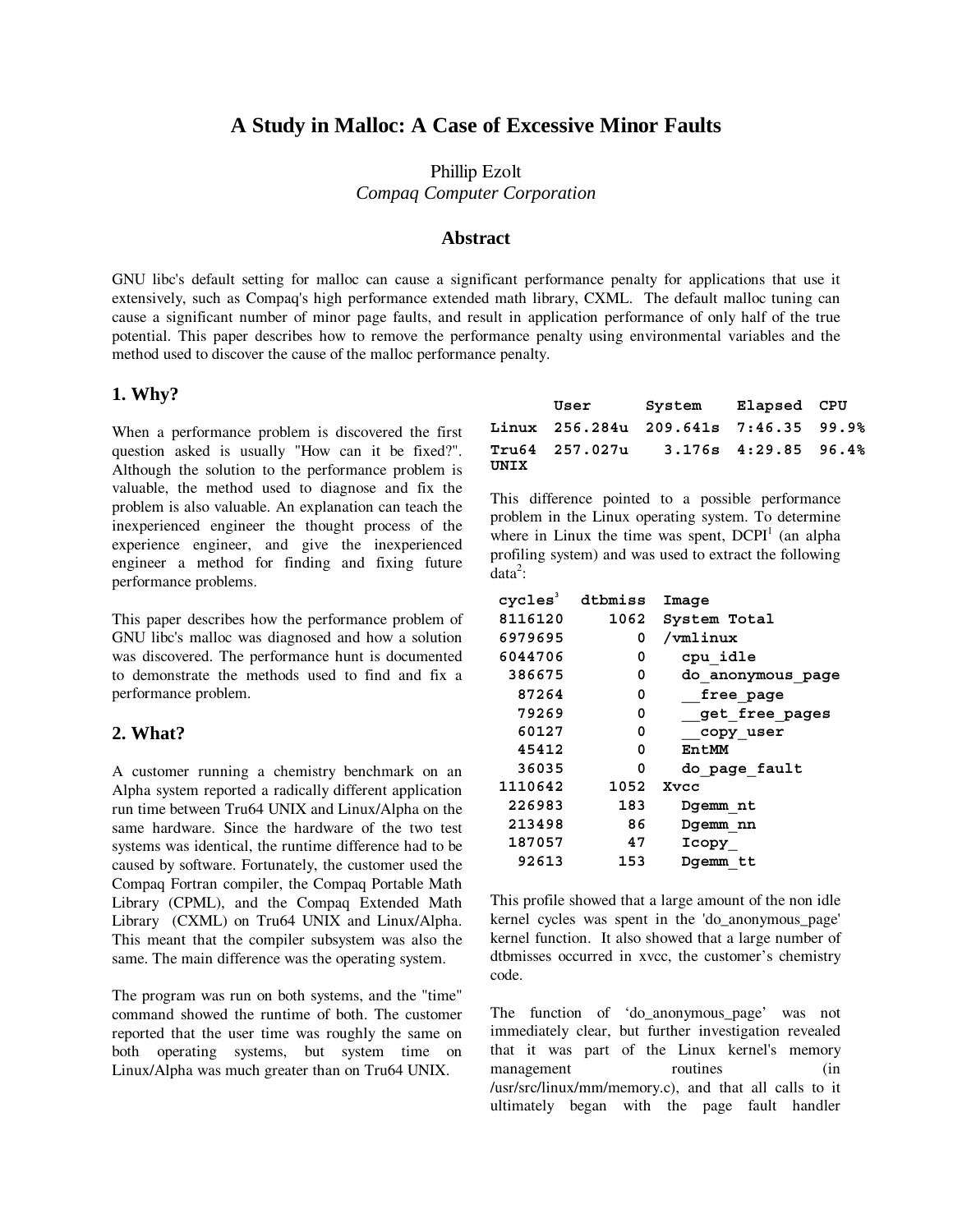'handle pte fault'. Therefore, if 'do\_anonymous\_page' was called a large number of times, the page fault handler was also being called a large number of times.

In addition to DCPI, the "time" command was also used to measure where time was spent. As a side effect, it revealed that a large amount of minor page faults occurred.

#### **.. (168major+23099385minor)pagefaults ..**

It was unclear at this point what a minor page fault was, and whether a high number of them could cause a performance problem. However, if Linux displayed a high number of minor faults, and Tru64 UNIX did not, it could have been an indication of the problem.

It was known that a minor fault was a type of pagefault, and when a pagefault occurred a dtbmiss<sup>4</sup> or itbmiss must also have occurred. The high number of page faults that the "time" command reported corresponded nicely with DCPI's report of a high number of dtbmisses.

To determine if the number of minor faults was different on the two Alpha operating systems, the customer ran the following script on both Linux/Alpha and Tru64 UNIX:

```
(findfault.sh) 
#!/bin/sh
```

```
COMMAND=$1 
#Print command with headers.
```

```
ps -a -o vsize,rss,minflt,majflt,cmd 
 | grep -e $COMMAND -e CMD | grep -v 
grep | grep -v $0 

while (true) 
do 
     sleep 1 
     #Print command without headers. 
     ps -a -o vsize, rss, minflt, \ 
     majflt, cmd | grep -e $COMMAND |\ 
     grep -v grep |grep -v $0
done
```
This script showed the size of the virtual and resident set as well as the number of major and minor page faults for a specified process.

The customer reported a significant number of minor faults on Linux/Alpha, but nearly none on Tru64 UNIX.

The result of the test is reported in graphical form below.



(Notice the difference in the scale of the minor faults)

Linux/Alpha had an ever-increasing number of minor faults, while Tru64 UNIX's fault count stayed nearly constant. Linux/Alpha's virtual set size fluctuated, while Tru64 UNIX's stayed nearly constant.

## **3. Faults are at fault**

The high minor fault count on Linux/Alpha pointed to a significant difference between Tru64 UNIX and Linux/Alpha. This was the first piece of the puzzle. However, to understand what a high minor fault count meant, it was necessary to understand what a minor fault was.

A google<sup>5</sup> search of "minor fault" and "linux", revealed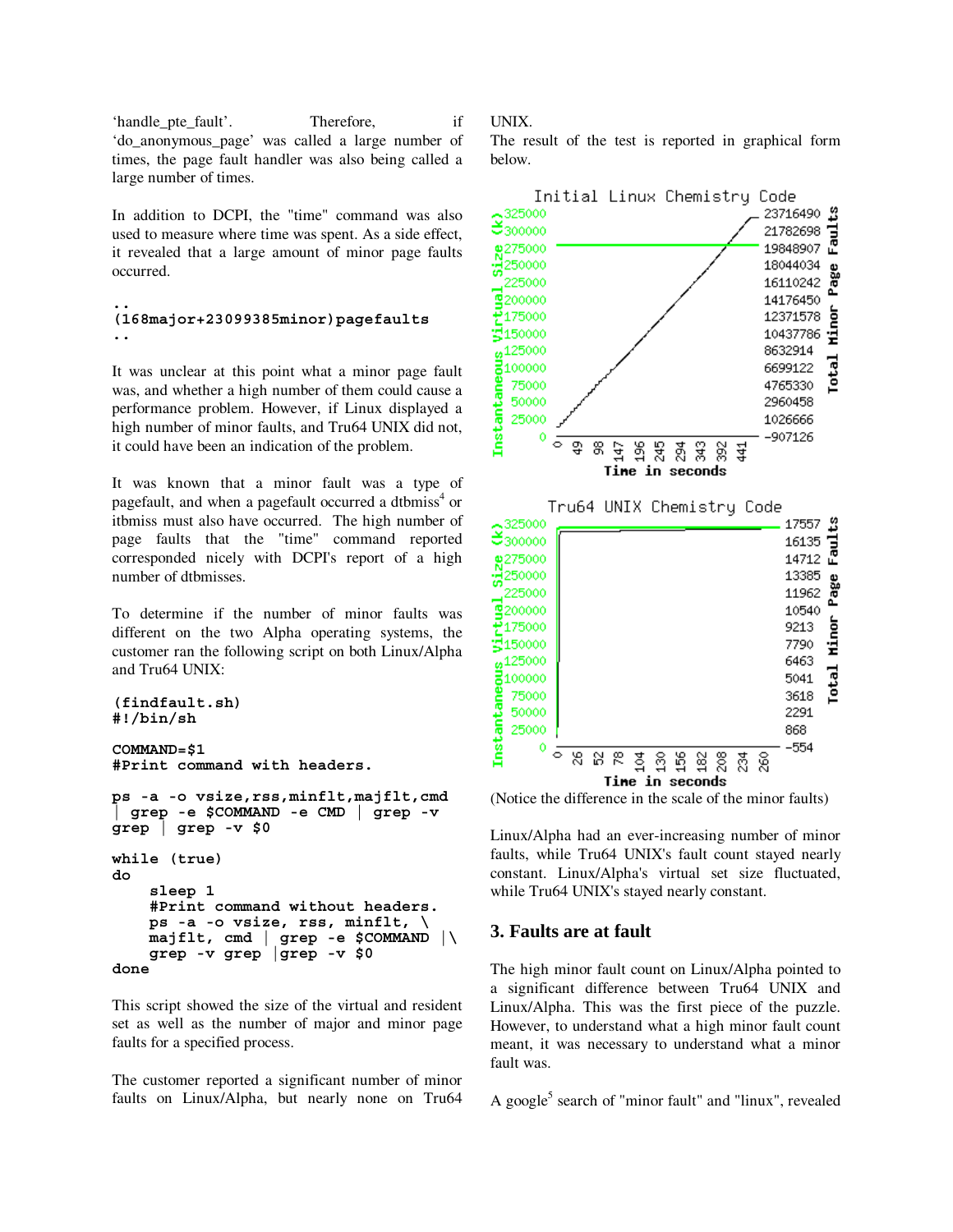the following information about the different types of page faults.

In Linux and Unix, page faults are either minor or major. A major fault requires an I/O operation to complete such as a page swap from disk. Minor faults can be handled without an I/O such as a Copy on Write (COW) request or a request for a zeroed page.

A linux kernel website  $^6$ gave the following definitions: Major fault

> A major page fault occurs when an attempt to access a page not currently present in physical memory was made. The page must be swapped in to physical memory by the fault fixup code.

#### Minor fault

A minor page fault occurs when an attempt to access a page present in physical memory, but without the correct permissions. An example is the first write to a second reference to a shared page, when the kernel must perform the copy-on-write and allow the task to update the copied page.

On Compaq's OpenVMS<sup>7</sup>, a high number of minor faults usually indicated that a process's working set was larger than its allowed working set. Every attempt to use a new page would result in an old one being kicked out of its working set, and the program would spend a significant amount of time faulting in new pages.

It was assumed that this was what was happening on Linux.

The resident set of the customer's program hovered around 131 megabytes of memory, which seemed suspiciously close to a 128 megabytes limit. The Linux kernel code was searched for such a hard coded limit, but unfortunately, it was a dead end.

By running the following program, it was determined that a program could allocate 256 megabytes of memory, and touch every page without taking a minor fault:

```
#include <unistd.h> 
#include <malloc.h> 
#include <stdio.h> 
#include <stdlib.h> 
int main(int argc, char *argv[])
```

```
{ 
  int num_byte; 
  char *buffer, *p; 
  num_byte = atoi(argv[1])*1024*1024; 
 \text{buf} = malloc(num byte);
  while (1){ 
    for (p = buffer; 
         p < (buffer+num_byte); 
          p += getpagesize()) 
         \{ *_{p=0} \} } 
}
```
This lack of faults did not match the behavior of the customer's program.

# **4. Mmap Maker, Make Me a Map**

The author of this paper would have been puzzled had he not remembered that a member of the Compaq Math library team reported a similar problem months ago. The problem of the Math Library team member and that of the customer appeared to be very similar. A message to the Math library team member revealed that he had found more information about the problem, but had not found a solution.

His message stated that:

"The problem involving minor page faults in DGEMM on Linux/Alpha is caused by the way Linux does heap management (i.e., malloc and free). Allocation of large buffers is done via mmap, and when they are freed, they are unmapped via munmap. The buffer allocated by DGEMM falls into this category. Thus, for each call to DGEMM, address space for the buffer is created, buffer pages are faulted into the resident set and then the buffer, and the address space, is deleted. "

This changed the focus of the search, and also allowed for the creation of a smaller test program which showed similar behavior to the original chemistry code: an ever increasing number of minor page faults on Linux, and a small number of page faults on Tru64 UNIX.

For those not fortunate enough to have a colleague who experienced a similar problem, the kernel's minor page fault handler could have been instrumented to print the address of instructions that cause more than 1000 minor page faults. Using this to find the guilty instruction, one could then use 'nm' and 'gdb' to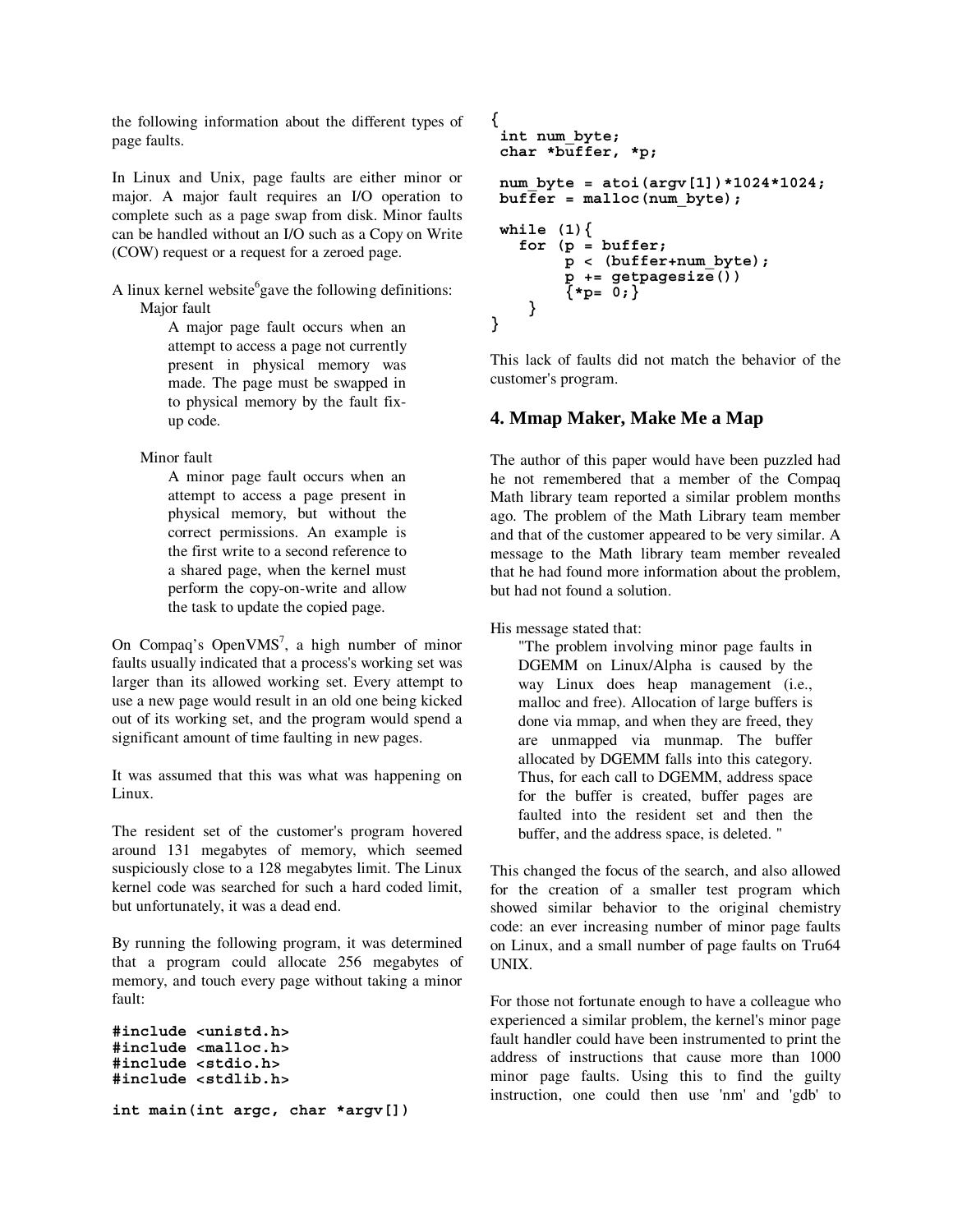determine which function or line of code caused the minor faults. Although this would not be a generalpurpose solution, the availability and modifiability of Linux kernel source makes this instrumentation possible.

# **5. Minor Fault in Allocation**

Since it appeared that memory allocation was the cause of the problem, it could be tested independently of the customer's chemistry program. This was fortunate because the customer's chemistry program had many modules and a long compile time.

The following simple program could reproduce the high number of minor faults; it allocates a piece of memory, and then immediately frees it.

```
#include <malloc.h> 
#include <stdio.h> 
#include <stdlib.h> 
int main(int argc, char *argv[]) 
{ 
   int number_of_meg, num_byte; 
   char *buffer; 
   num_byte = atoi(argv[1])*1024*1024; 
   while (1){ 
     buffer = malloc(num_byte); 
     free(buffer); 
     } 
}
```
# **5.1 Linux/Alpha**

An strace<sup>8</sup> of the test on Linux/Alpha confirms what the math library engineer had said. 'mmap' is used when mallocing large amounts of memory. Linux/Alpha had an ever-increasing amount of minor faults.

```
strace ./malloc_test 1
```

```
.... 
mmap(0, 1056768, PROT_NONE, 
       0 /* MAP ??? */, 0, 0)
0x20000456000 
munmap(0x20000456000, 1056768) = 0 
mmap(0, 1056768, PROT_NONE, 
              MAP ??? */, 0, 0)
0x20000456000 
munmap(0x20000456000, 1056768) = 0 
mmap(0, 1056768, PROT_NONE, 
          0 /* MAP_??? */, 0, 0) = 
0x20000456000 
munmap(0x20000456000, 1056768) = 0 
mmap(0, 1056768, PROT_NONE,
```


Tracing the same program on Tru64 UNIX yielded two interesting facts:

Few minor page faults occurred on Tru64 UNIX, and

Tru64 UNIX used obreak() (a system call which increases the processes heap size) instead of mmap() (a system call which allocates system wide resources to a program) to malloc memory.

```
... 
obreak (0x140108000) = 0 
obreak (0x14020a000) = 0 
obreak (0x140108000) = 0 
obreak (0x14020a000) = 0 
....
       Tru64 UNIX 1024k malloc
```
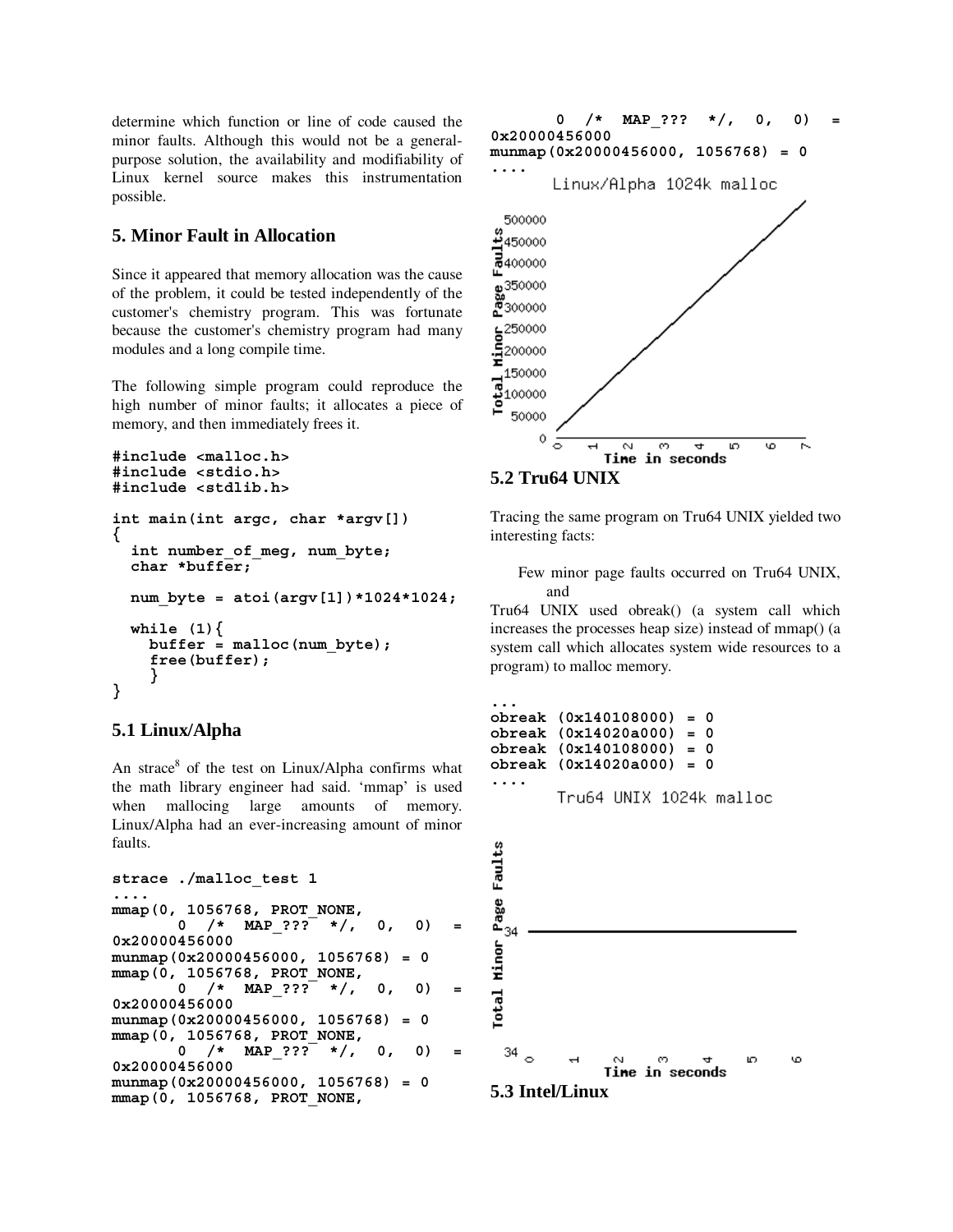An Intel/Linux system behaved the same as an Linux/Alpha system, with a fluctuating mmap() value and an increasing number of faults.

```
strace ./malloc_test_i386 1 
.... 
old_mmap(NULL, 1052672, 
         PROT_READ|PROT_WRITE,
          MAP_PRIVATE|MAP_ANONYMOUS, 
         -1, 0) = 0 \times 4024 \overline{f}000munmap(0x4024f000, 1052672) = 0 
old_mmap(NULL, 1052672, 
          PROT_READ|PROT_WRITE, 
 MAP_PRIVATE|MAP_ANONYMOUS, 
-1, 0) = 0x4024E000munmap(0x4024f000, 1052672) = 0 
old_mmap(NULL, 1052672, 
          PROT_READ|PROT_WRITE, 
          MAP_PRIVATE|MAP_ANONYMOUS, 
          -1, 0) = 0x4024f000 
munmap(0x4024f000, 1052672) = 0 
.....
```






To test this malloc issue on another operating system, FreeBSD was installed on VMware<sup>9</sup>, a very fast i386 virtual machine.

FreeBSD did not display the increasing number of page faults. FreeBSD used break() to set memory limits, much like Tru64 UNIX.

```
... 
2814 pagefault CALL break(0x4000) 
2814 pagefault RET break 0 
2814 pagefault CALL break(0x104000) 
2814 pagefault RET break 0 
2814 pagefault CALL break(0x14000) 
2814 pagefault RET break 0 
2814 pagefault CALL break(0x114000) 
2814 pagefault RET break 0
```


It appeared as if this problem was unique to Linux, and possibly mmap.

## **6. Memory Management in Linux/Unix**

To understand why different system calls were used (mmap() & break()) when the same lib memory allocation routine (malloc()) was called, it is necessary to understand how memory management in Linux/Unix works.

A Linux/Unix process can have three types of memory allocated on its behalf: stack, heap and mmaped memory.

Stack memory is managed by the operating system, and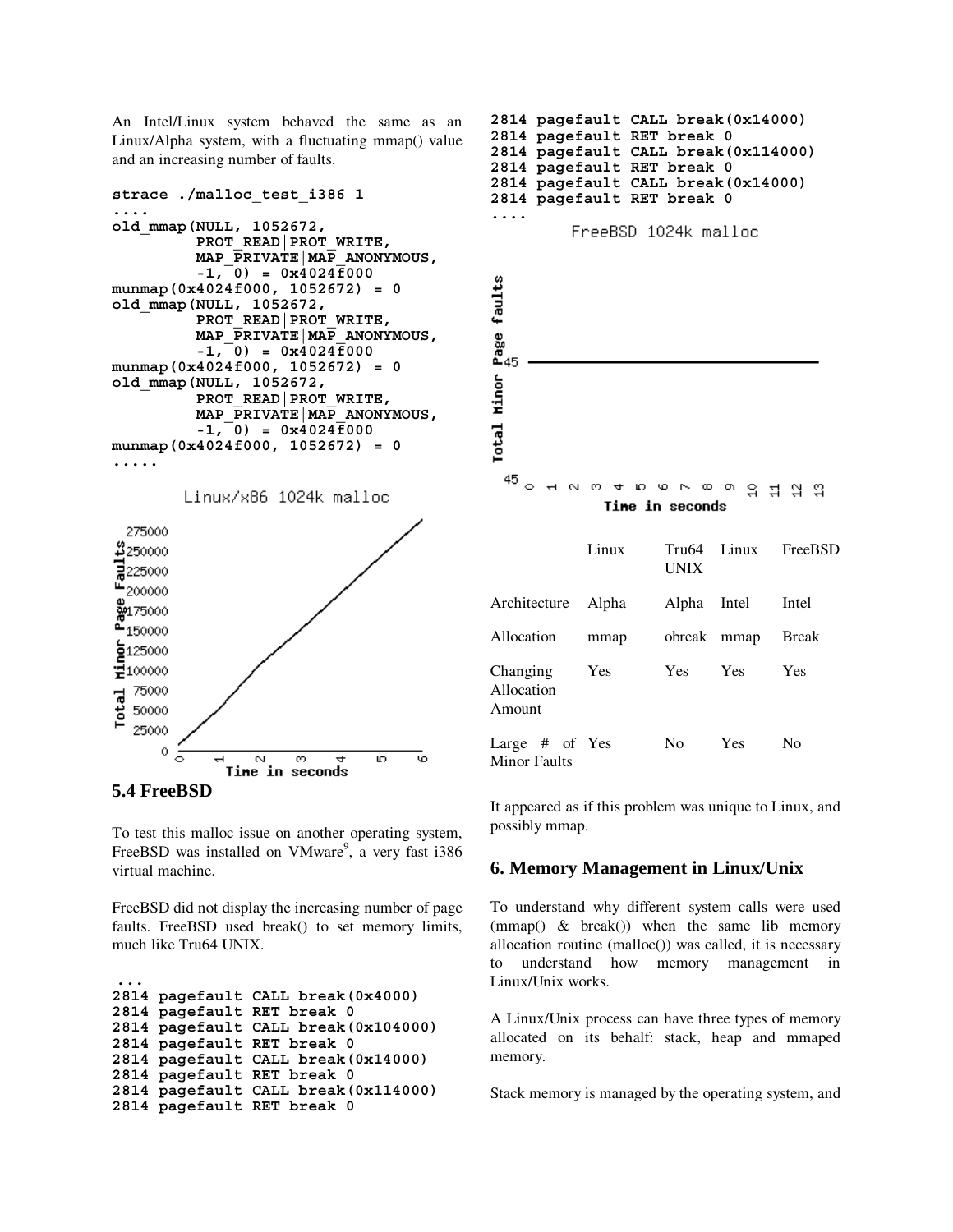is not generally managed by individual processes. Stack memory (or "the stack") usually contains local variables, and information saved during a function call.

Stack memory is automatically allocated by the operating system, when a process needs more. Stack memory is a temporary storage space, which is not guaranteed to remain allocated for the life of a process. Heap and mmaped memory are more permanent areas of memory and remain allocated for the life of a process. Normally, heap and mmapped memory are managed through malloc, but they can also be managed independently. (A process can call the memory allocation system calls directly to bypass malloc.)

Heap memory (or "the heap") is managed by the brk() system call. The brk() system call takes one argument which sets the "end of heap" for a process. If brk() is passed a value greater than the process's current brk() value, the size of a process's heap grows to the new value, and the operating system reserves more memory for the process. If the value passed to brk() is less than the current brk() value, the size of a process's heap shrinks to the new value, and the operating system will free memory from the process. (break(), brk() and obrk() are different names for the same system call  $`brk()')$ 

Mmaped memory is managed by the mmap() and munmap() system calls. When a piece of mmapped memory is to be allocated, mmap() is called the with size of the requested memory. A pointer to the memory is returned, which is used by the process. When the memory is to be deallocated, the pointer is passed to the munmap() system call, and the operating system deallocates the memory.

Use of mmap()/munmap() is more flexible than brk(), but it has more size restrictions and a higher overhead per allocation. If a piece of memory allocated with brk() is not at the end of the heap when it is freed, it can not be released back to the system as free memory, because the brk() interface only allows the end of heap memory to be specified. mmap() & munmap do not suffer this problem.

Some mallocs, GNU libc's in particular, use both heap memory and stack memory to fulfill allocation. Which type of memory is used depends on the size of the allocation request.

# **7. Focusing on the Linux problem**

It was reasoned that at some point below one megabyte allocations, malloc would start to behave more like a traditional malloc(), using brk() instead of mmap(). As a result, a test program was rewritten to allow kilobytes to be specified as an allocation amount instead of megabytes.

```
#include <stdlib.h> 
#include <stdio.h> 
int main(int argc, char *argv[]){ 
   char *buffer; 
   int num_byte; 
   num_byte = atoi(argv[1])*1024; 
   while(1) 
     {buffer=malloc(num_byte); 
      free(buffer);} 
}
```
After further investigation under linux, it appeared that 128k was an important malloc threshold. Three memory allocations close to 128k in size (126k, 127k and 128k) yielded very different results.

# **7.1 126k allocation**

When malloc was called with an allocation request of 126k, brk() was used to allocate the memory. free() did not release the memory; once the end of the heap was set to "0x8069000", it did not change. Minor page faults did not occur.

```
strace ./pagefault 126
```

```
.... 
brk(0) = 0x804965c 
brk(0x8068e74) = 0x8068e74 
brk(0x8069000) = 0x8069000 
(Nothing further)
```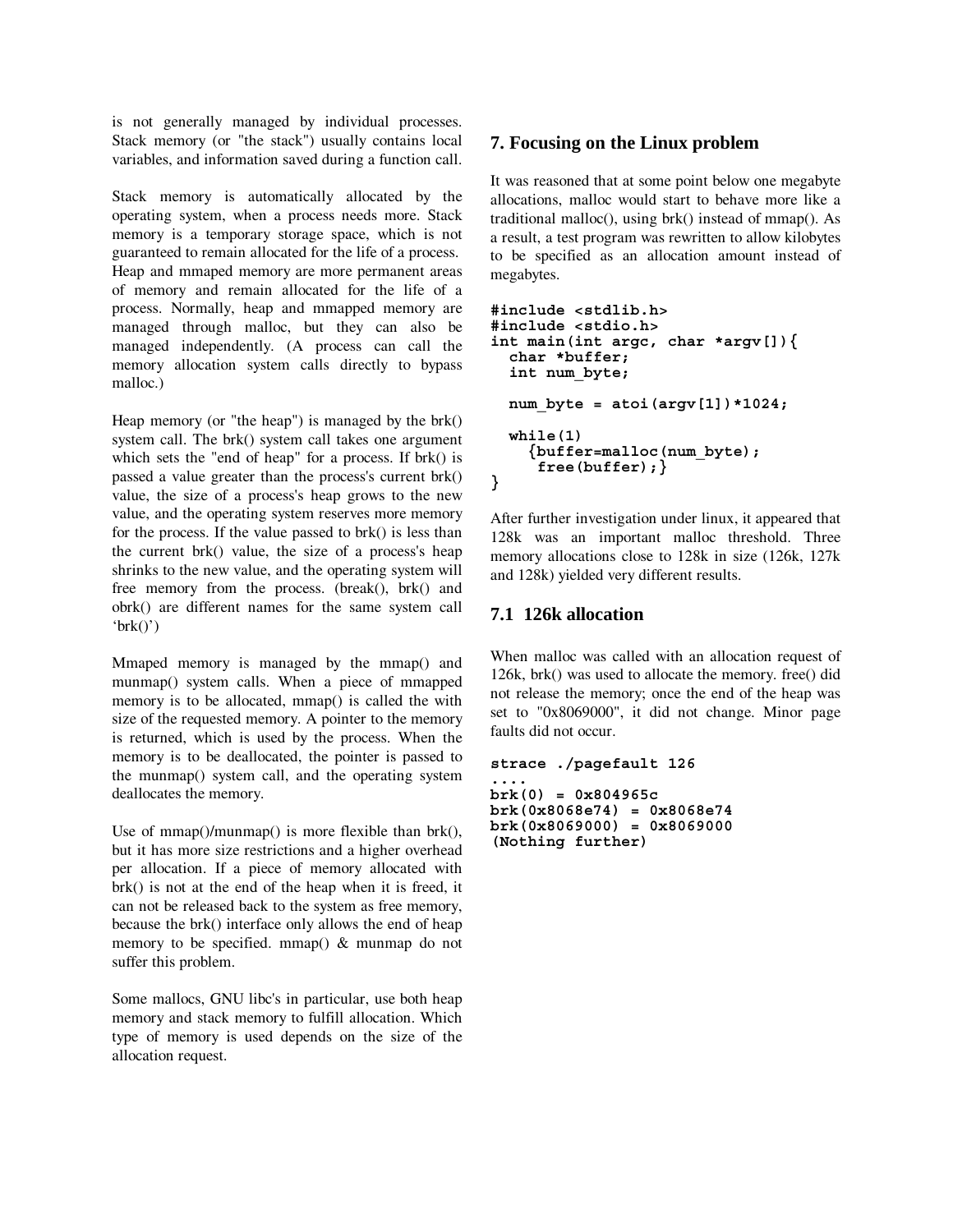

Linux/x86 126k malloc



When malloc was called with an allocation request of 127k, brk() was used to allocate the memory. free() released the memory; the end of the heap fluctuated between 0x806a000 and 0x804a000. A large number of minor page faults occurred.

```
strace ./pagefault 127 
.... 
brk(0) = 0x804965c 
brk(0x8069274) = 0x8069274 
brk(0x806a000) = 0x806a000 
brk(0x804a000) = 0x804a000 
brk(0x806a000) = 0x806a000
```


#### **7.3 128k allocation**

When malloc was called with an allocation request of 128k, mmap was used to allocate the memory. free()

released the memory, as the repeated calls to mmap showed. A large number of minor page faults occurred.

```
strace ./pagefault 128 
old_mmap(NULL, 135168, 
          PROT_READ|PROT_WRITE, 
          MAP_PRIVATE|MAP_ANONYMOUS, 
          -1, 0) = 0 \times 40116000munmap(0x40116000, 135168) = 0 
old_mmap(NULL, 135168, 
EXAMPLE PROT_READ|PROT_WRITE,
          MAP_PRIVATE|MAP_ANONYMOUS, 
          -1, 0) = 0 \times 40116000munmap(0x40116000, 135168) = 0 
old_mmap(NULL, 135168, 
          PROT_READ|PROT_WRITE, 
          MAP_PRIVATE|MAP_ANONYMOUS, 
          -1, 0) = 0 \times 40116000munmap(0x40116000, 135168) = 0 
old_mmap(NULL, 135168, 
EXECUTE: PROT_READ|PROT_WRITE,
          MAP_PRIVATE|MAP_ANONYMOUS, 
          -1, 0) = 0 \times 40116000munmap(0x40116000, 135168) = 0
```


It appeared that mmap() was only part of the story, and that malloc and free worked differently depending on the amount of memory requested and freed.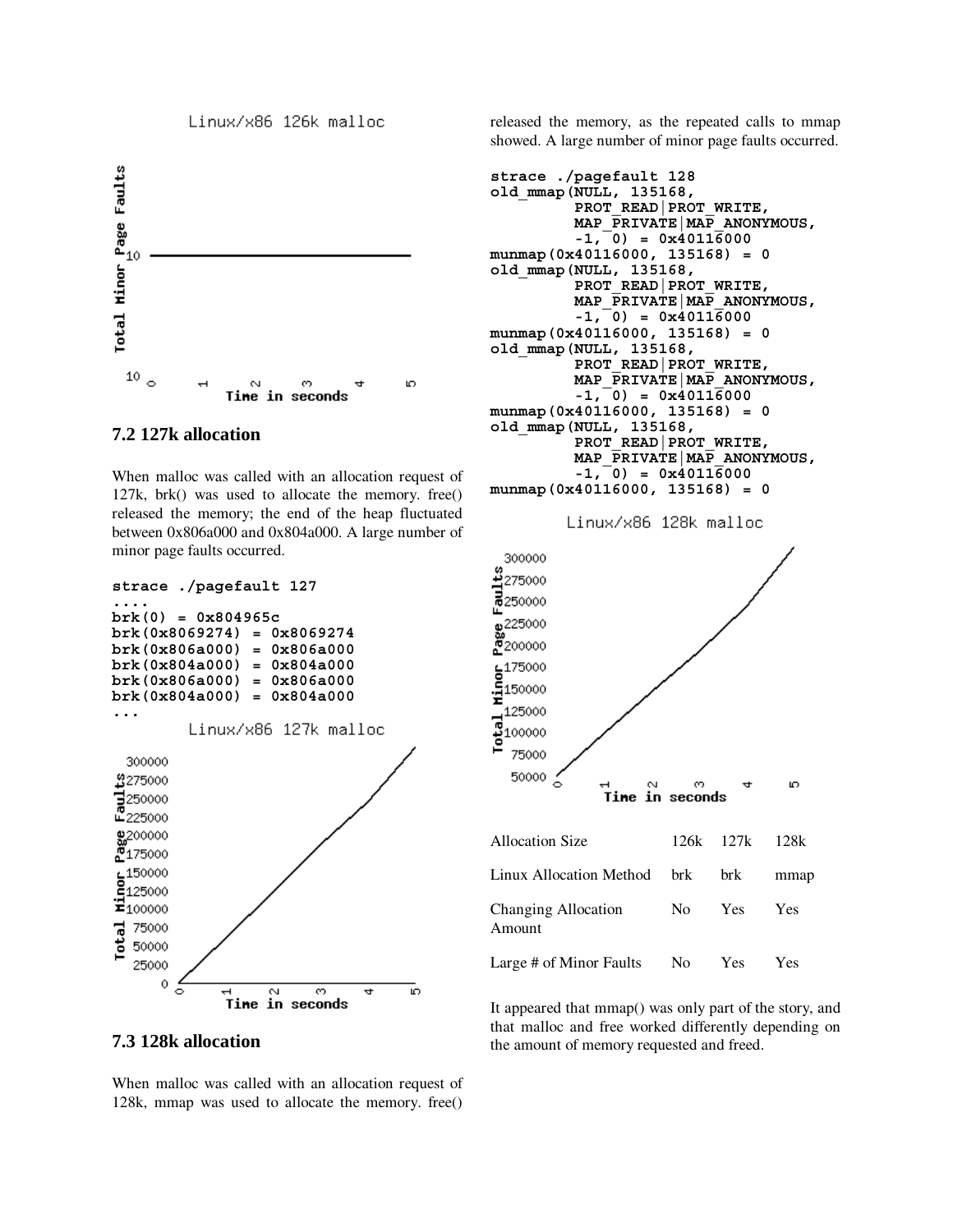#### **8. Memory in slow motion**

It was unclear at this point whether the malloc() function or the free() function was to blame for the high number of minor faults. To test why the faults were occurring, the author slowed down the loop by placing five second delays before both malloc and free. Fortunately, this would also put a five second break between image initialization (where faults legitimately occur) and the first malloc.

The following program was used:

```
#include <stdlib.h> 
#include <stdio.h> 
int main(int argc, char *argv[]){ 
   char *buffer; 
   int num_byte; 
   num_byte = atoi(argv[1])*1024; 
   while(1) 
       { sleep(5); 
       buffer=malloc(num_byte); 
       sleep(5); 
        free(buffer); } 
}
```
While running the program with both a 127k and 128k call to malloc (brk & mmap() version), minor faults occurred only when the memory footprint of the image increased. This happened whenever a malloc occurred. Therefore malloc() was the cause of the page faults.

It is interesting to note that a single call to malloc caused a single page fault. The high minor fault count above was the result of malloc being called many, many times.



The number of minor faults increased when the process's virtual size increased. Memory allocation appears to cause the fault.



Similar results are seen for a 128k call to malloc. (when mmap is being used instead of brk())

Mallocing memory appeared to be the cause of the page faults. It was unclear whether any use of the brk() system call caused the single minor fault, or this was an oddity of GNU libc's malloc.

To determine where the blame lay, a simple program was written which used the brk() system call to change the amount of allocated heap in much the same way that malloc would call brk().

The following program is basically the same as the "malloc/free" program above, only it does its own memory management.

```
#include <stdlib.h> 
#include <stdio.h> 
#define PAGE_SHIFT 12 
#define PAGE_SIZE (1UL << PAGE_SHIFT) 
#define PAGE_MASK (~(PAGE_SIZE-1)) 
#define PAGE_ALIGN(addr) 
(((addr)+PAGE_SIZE-1)&PAGE_MASK) 
int main(int argc, char *argv[]){ 
  char *buffer; 
  /* Page-aligned start of heap */ 
  void *heap=PAGE_ALIGN(sbrk(0)); 
  int num_byte; 
  num_byte = atoi(argv[1])*1024; 
  while(1) 
   { sleep(5); 
     /* Increase the start address.*/ 
     brk(heap+num_byte); 
     sleep(5);
```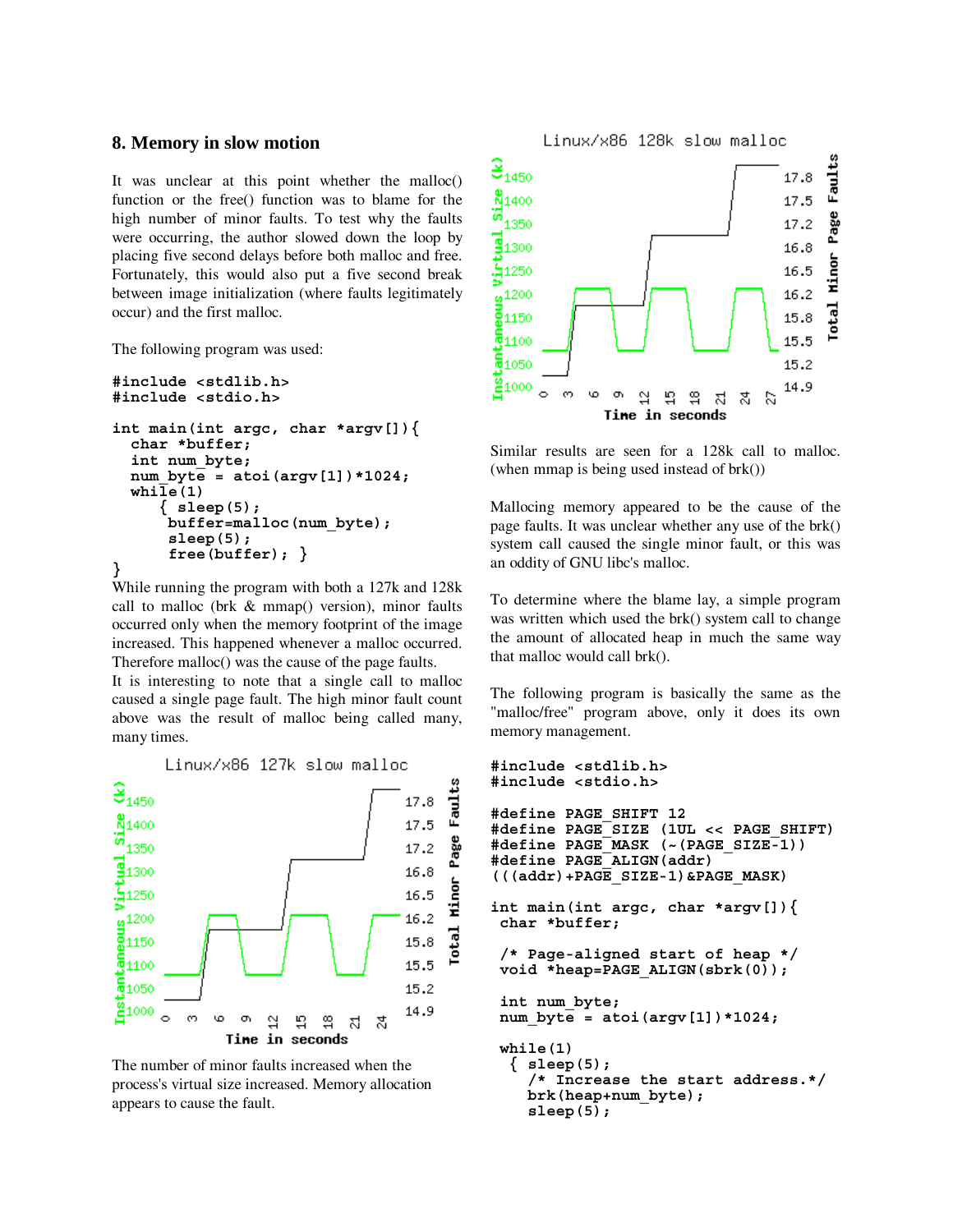

When run, each brk() statement did not produce a minor fault. The linux kernel was not causing the minor faults.

It appeared that GNU libc's malloc was the cause of the faults. This would explain why Tru64 UNIX and FreeBSD did not exhibit the problem. Neither used GNU libc.

## **9. Malloc: How Can It Be Tuned?**

The next step was to download the GNU libc, and investigate the malloc source.

Exploration of the malloc.c file revealed a function "mallopt" which could be used to tune the way that GNU libc's malloc performs. <sup>10</sup>

Two options looked interesting:

#### M\_TRIM\_THRESHOLD

This is the minimum size (in bytes) of the top-most, releasable chunk that will cause sbrk to be called with a negative argument in order to return memory to the system.  $^{11}$ 

#### M\_MMAP\_THRESHOLD

All chunks larger than this value are allocated outside the normal heap, using the mmap system call. This way it is guaranteed that the memory for these chunks can be returned to the system on free.

The page fault program was modified as shown below

to turn off malloc trimming.

```
#include <stdlib.h> 
#include <stdio.h> 
#include <malloc.h> 
int main(int argc, char *argv[]){ 
   char *buffer; 
   int num_byte; 
   num_byte = atoi(argv[1])*1024; 
   mallopt(M_TRIM_THRESHOLD,-1); 
   while(1) 
     { sleep(5); 
       buffer=malloc(num_byte); 
       sleep(5); 
       free(buffer); } 
}
```
When malloc trimming was turned off and malloc was using brk(), free() did not return memory to the system.



The minor page faults for the malloc of 127k (when malloc used brk()) with malloc trimming turned off.

However, when malloc trimming was turned off and malloc was using mmap, free() did return memory to system.

```
strace ./pagefault3 128 
... 
old_mmap(NULL, 135168, 
           PROT_READ|PROT_WRITE, 
           MAP_PRIVATE|MAP_ANONYMOUS, 
          -1, 0) = 0x4014e^{000}
```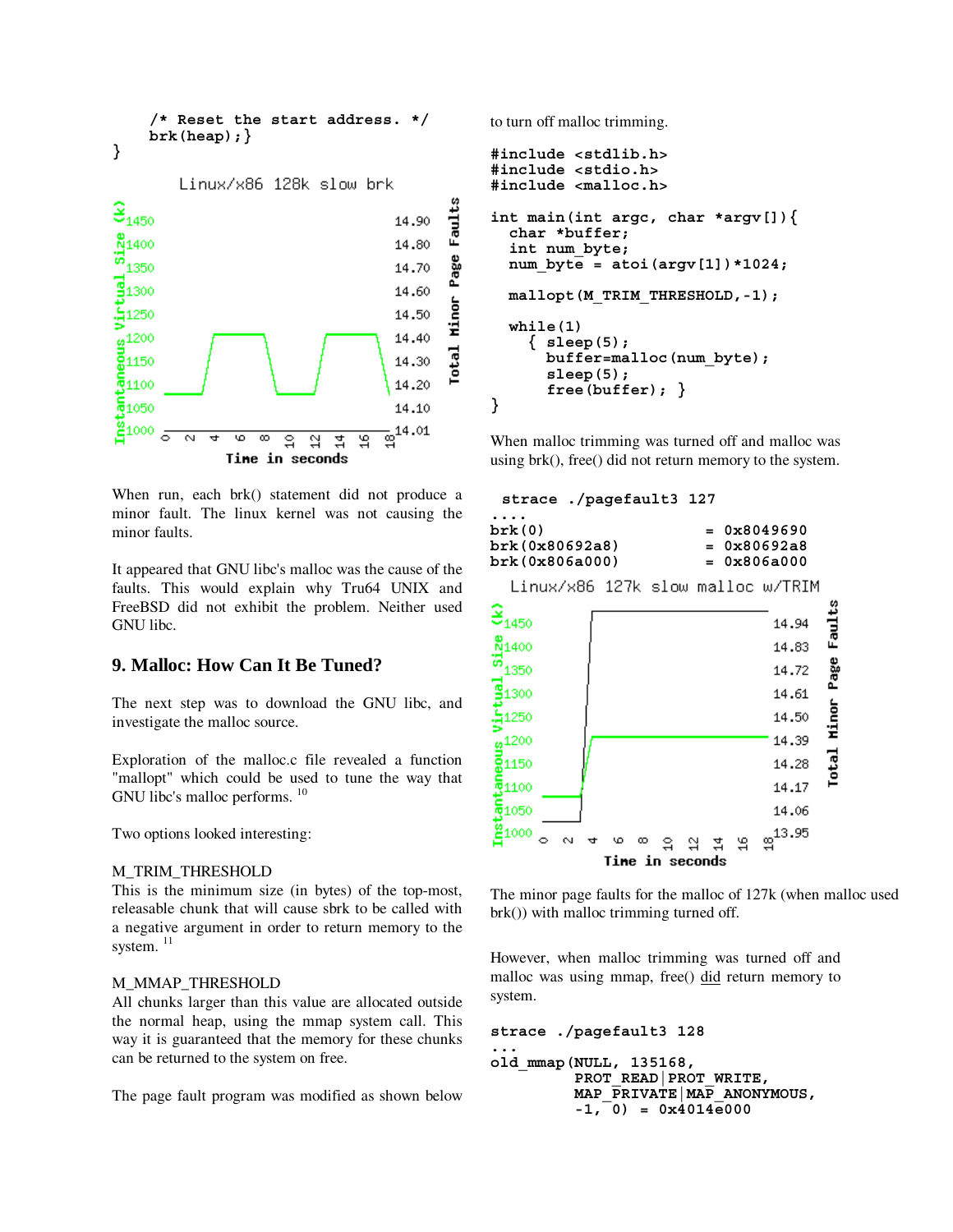```
munmap(0x4014e000, 135168) = 0 
old_mmap(NULL, 135168, 
          PROT_READ|PROT_WRITE, 
          MAP_PRIVATE|MAP_ANONYMOUS, 
         -1, 0) = 0x4014e^{00}munmap(0x4014e000, 135168) = 0
```


Disabling malloc trimming did NOT remove the minor page faults for the malloc of 128k (when malloc used  $mmap()$ 

Disabling Trimming was half of the solution to the puzzle. Minor faults stopped occurring when using brk() version of malloc, but not the mmap() version. Thankfully, GNU malloc allows us to turn off malloc's use of mmap() by setting "M\_MMAP\_MAX" option to 0, as shown in the following program.

```
#include <stdlib.h> 
#include <stdio.h> 
#include <malloc.h> 
int main(int argc, char *argv[]){ 
   char *buffer; 
   int num_byte; 
   num_byte = atoi(argv[1])*1024; 
   /* Turn off malloc trimming. */ 
   mallopt(M_TRIM_THRESHOLD,-1); 
   /* Turn off mmap usage. */ 
   mallopt(M_MMAP_MAX, 0); 
   while(1) 
     { buffer=malloc(num_byte); 
       free(buffer);} 
}
```
All mallocs used brk(), no memory was returned to the system and no page faults occurred. Success!

```
./pagefault 4 128 
... 
brk(0) = 0x804974c 
brk(0x8069764) = 0x8069764
```
**brk(0x806a000) = 0x806a000** 



| Aliocation Size                           |            | $12/K$ $12/K$ $120K$ | 120K           |
|-------------------------------------------|------------|----------------------|----------------|
| Linux Allocation<br>Method                |            | brk brk mmap         | brk            |
| Malloc Trimming                           | No Yes Yes |                      | <b>Yes</b>     |
| Increasing # of page Yes No Yes<br>faults |            |                      | N <sub>0</sub> |

To stop the increasing number of page faults, it was necessary to turn off both malloc trimming, and the use of memory mapping. As a result, once allocated, memory was never returned to the system.

# **10. Fine Tuning**

Although calling mallopt allowed a program to perform better, recompiling and changing source code to tune for a particular version of malloc was not a clean solution to the performance problem.

Fortunately, GNU libc's malloc could also be tuned through environmental variables, which were nearly identical to mallopt options. By setting the environmental variables **MALLOC\_MMAP\_MAX\_** to "**0**" and **MALLOC TRIM THRESHOLD** to "-1", malloc behaved as if **mallopt(M\_MMAP\_MAX,0)** and **mallopt(M\_TRIM\_THRESHOLD,-1)** were called.

Setting these variables showed dramatic speedup in the user's chemistry code, and a significant reduction in the amount of time spent in the system. (This is without a change of a single line of code!)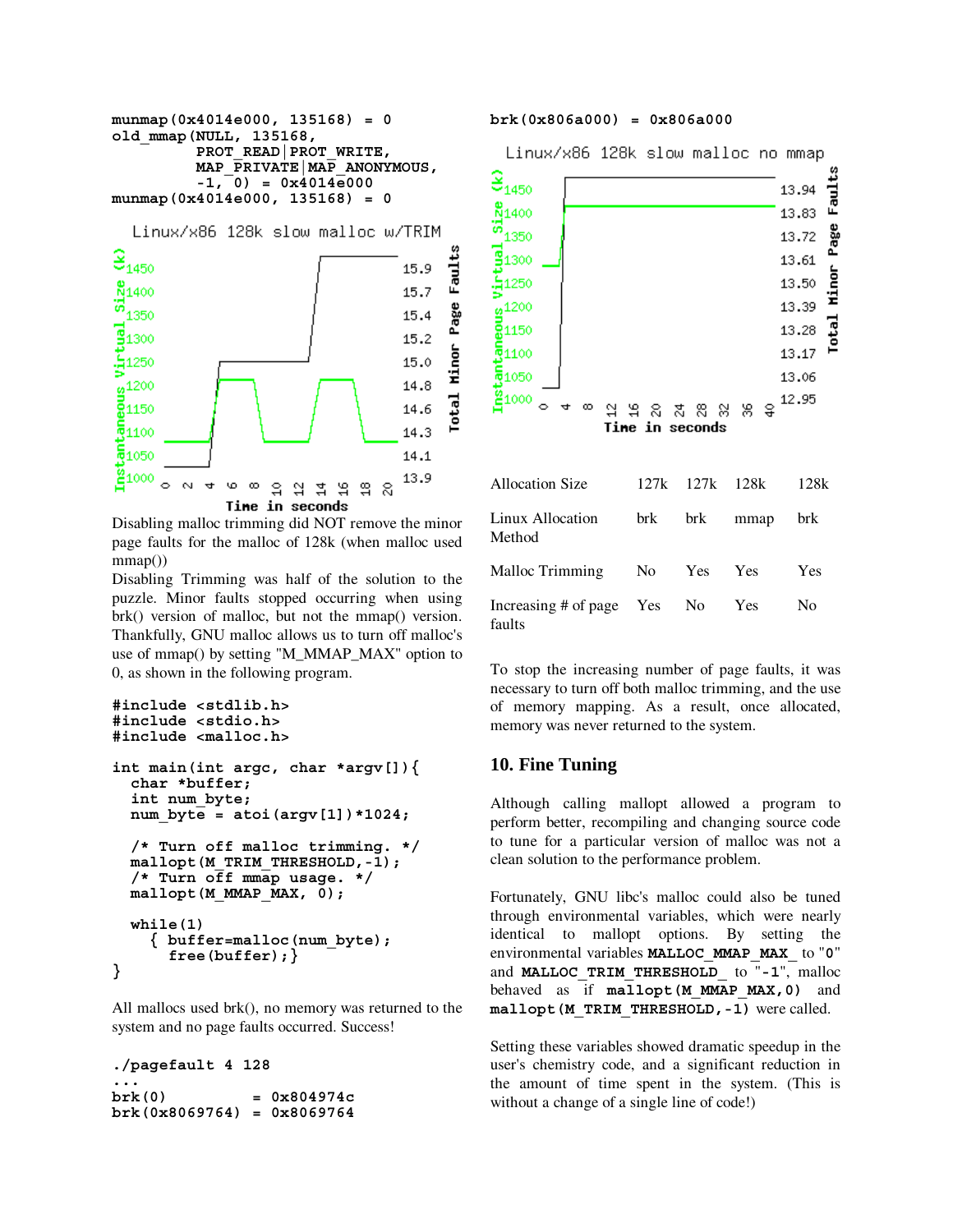|  | Malloc User System Elapsed Major Minor<br>(sec) (sec) Faults Faults |                                         |
|--|---------------------------------------------------------------------|-----------------------------------------|
|  |                                                                     | Normal 216.0 166.7 6:29.20 170 23099385 |
|  | Tuned 196.7 14.3 3:41.71 168 16820                                  |                                         |



(Notice the difference in the scale of the minor faults)

It is interesting to note that the tuned Linux/Alpha code now behaved much like the high performing Tru64 UNIX code.

## **11. Why memory map at all?**

If the performance of malloc when using mmap() was worse than using brk(), why did GNU libc designers decided to use it at all?

The info pages of GNU libc give a explanation $12$ :

"Very large blocks (much larger than a page) are allocated with mmap (anonymous or via /dev/zero) by this implementation. This has the great advantage that these chunks are returned to the system immediately when they are freed. Therefore, it cannot happen that a large chunk becomes "locked" in between smaller ones and even after calling free wastes memory. The size threshold for mmap to be used can be adjusted with mallopt. The use of mmap can also be disabled completely."

It appears that GNU libc is tuned for system wide efficiency in memory usage, instead of raw performance. Using brk() instead of mmap() could cause memory that has been freed to be locked in place, becoming unused. This fits with the preceding experiments. Notice that the tuned Linux/Alpha code has a virtual set size that is about 10% bigger than the non-tuned code.

MicroQuill, makers of SmartHeap, describe<sup>13</sup> the differences between brk and mmap as follows: "mmap\_vs.\_sbrk"

"The sbrk() approach grows the heap and the process address space in page increments as the sum of allocations and unallocated, fragmented heap space increases. Most tasks eventually reach some typical maximum heap footprint, which remains constant with time. This technique is most efficient and is the default.

The mmap() approach grows the heap and the process address space as required to contain all of the current allocations. Large unallocated blocks of the heap are returned to the OS for use elsewhere in the system. Of course, some of the heap will remain unallocated and fragmented. This technique is less efficient, but is well suited to a few situations in which the sbrk() technique runs out of heap space prematurely. Our recommendation is to adopt the sbrk() approach for maximum flexibility and performance. If a problem is observed in your environment with excessive process address space, then you should consider trying the mmap() build to see if it helps.

be aware that mmap is significantly slower than sbrk."

....